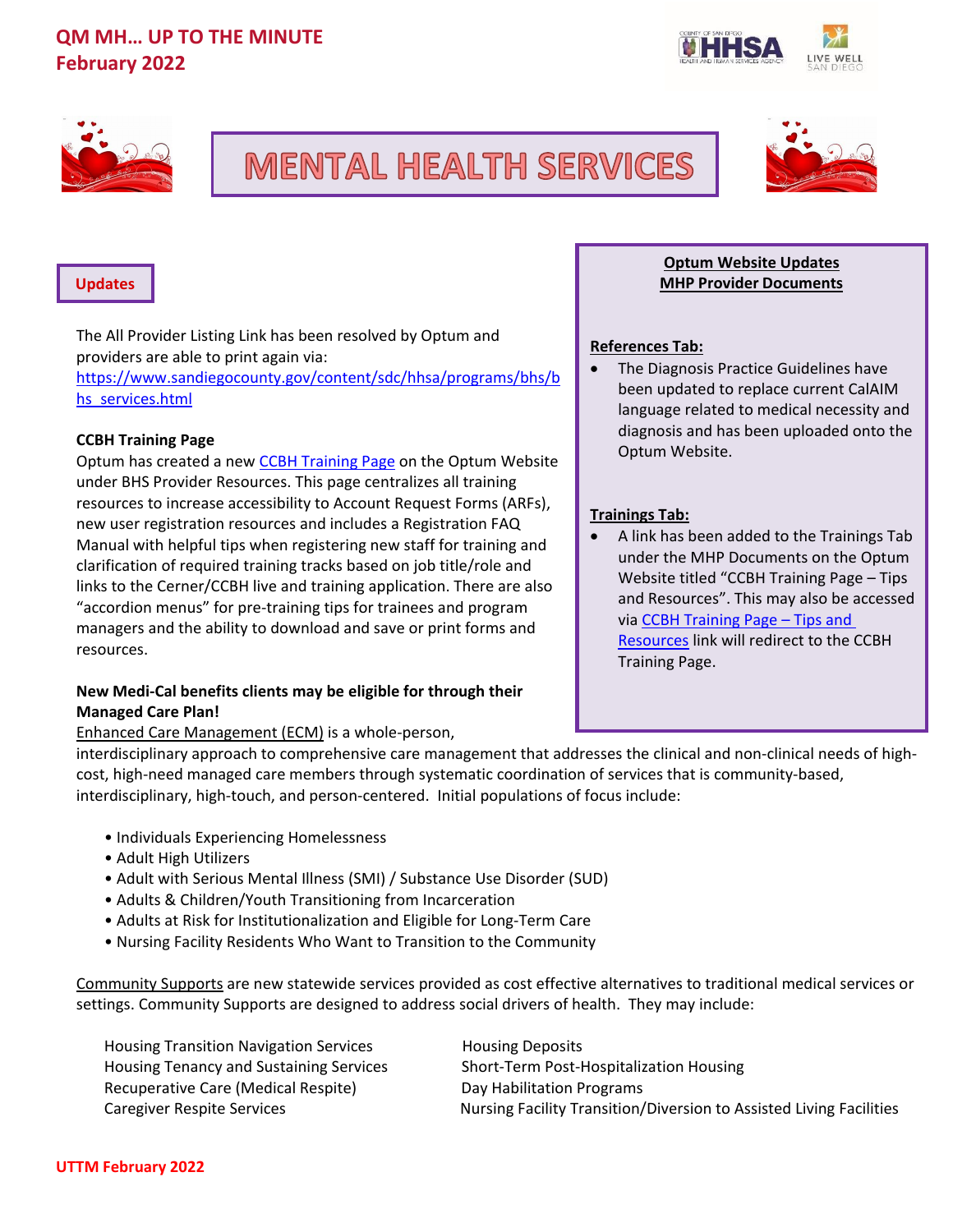

Sobering Centers **Home** 

Personal Care and Homemaker Services Community Transition Services/Nursing Facility Transition to a Asthma Remediation **Environmental Accessibility Adaptations (Home Modifications)** Medically Supportive Food/Meals/Medically Tailored Meals

The Managed Care Plans continue to work to establish these resources; please be sure to check in with them regarding potential availability for your clients and to confirm referral processes.

|                                                     | <b>Member Services/</b> |
|-----------------------------------------------------|-------------------------|
| <b>Health Plan</b>                                  | <b>Transportation</b>   |
| <b>Aetna Better Health</b>                          | 1-855-772-9076          |
| <b>Blue Shield CA</b><br><b>Promise Health Plan</b> | 1-855-699-5557          |
| <b>Community Health Group</b>                       | 1-800-224-7766          |
| <b>Health Net</b>                                   | 1-800-675-6110          |
| <b>Kaiser Permanente</b>                            | 1-800-464-4000          |
| <b>Molina Healthcare</b>                            | 1-888-665-4621          |
| <b>UnitedHealthcare</b>                             | 1-866-270-5785          |

# **Knowledge Sharing**

### **Advocacy Services and Record Requests**

In accordance with the Code of Federal Regulation (CFR) Title 42, Part 438, Subpart F – Grievance System, the JFS Patient Advocacy Program and CCHEA are required to conduct grievance investigations and appeals pursuant to State and Federal law. There are mandated timelines for grievances and appeals. Providers' quick and efficient cooperation will ensure compliance with these requirements. When requested, MHP providers shall provide copies of medical records to the JFS Patient Advocacy Program and CCHEA **within seven (7) calendar days** from the date of the medical record request. The Advocacy Agencies will provide the program with a signed release of information from the client with the request.

# **Medication Monitoring McFloop Form Reminder**

Completion of the McFloop Form is only required when there is a variance found in completing the Medication Monitoring Screening Tool. If no variances are identified within a quarter, the McFloop Form is not applicable.

**QI Matters Frequently Asked Questions**

# **Q: With the CalAIM initiative changes to medical necessity and reasons for recoupment, are prior authorizations still required or a reason for disallowance?**

A: Prior Authorizations are still in place and required, there has been no change and services without prior authorization are still disallowable.

# **Q: Which diagnoses are available to be utilized now? Can we utilize z-codes past 30 days?**

A: All ICD-10 Mental Health diagnoses, as found in the DSM-5, are open for use. Providers may use Z03.89 when deferring a diagnoses.

### **UTTM February 2022**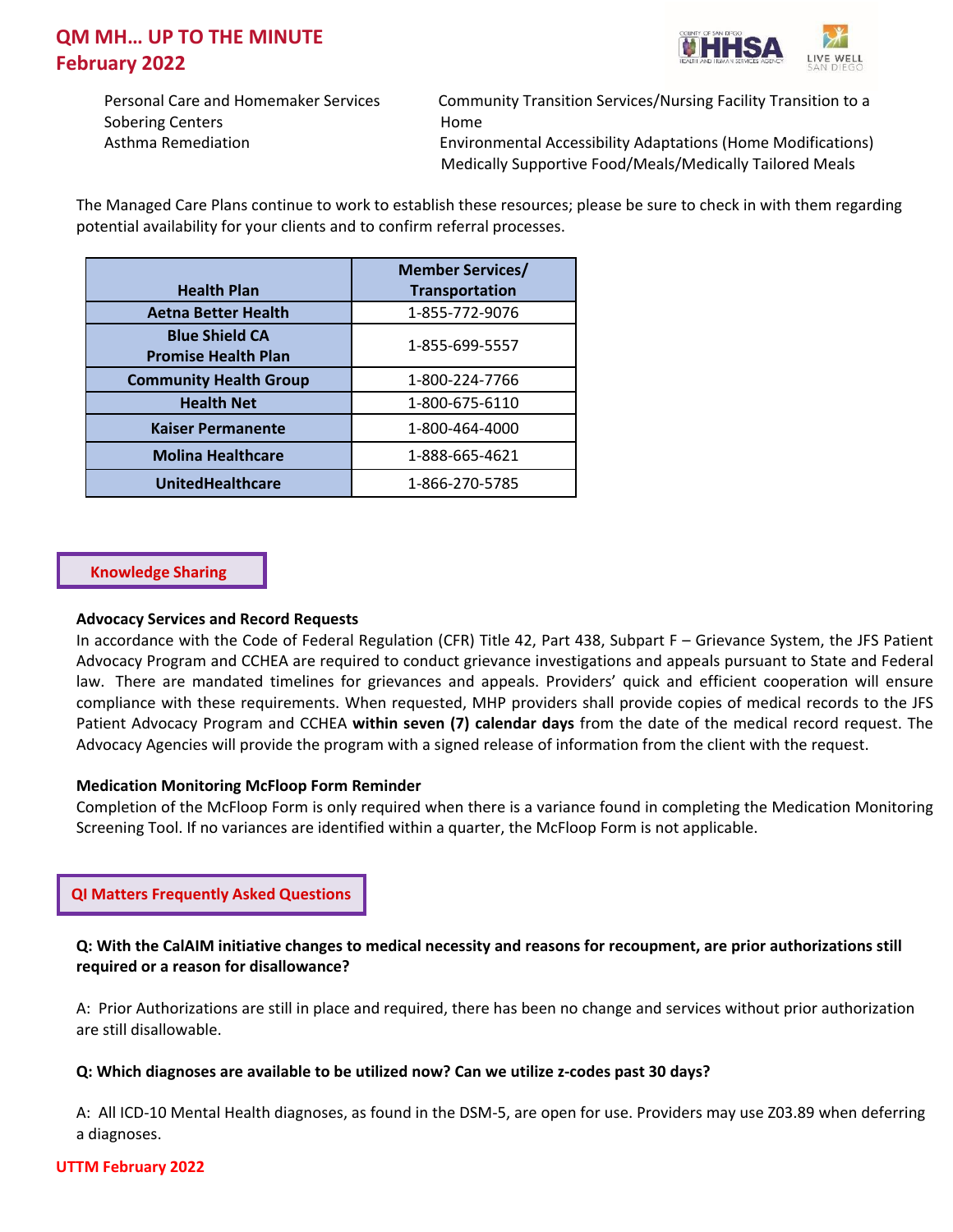

### **Q: So, if an item is no longer a reason for recoupment, will we still be marked out during our medical record review?**

A: While the State may no longer require recoupment (disallowance) of a service, most items are still a compliance issue and will still result in a mark out of compliance during the medical record review. (ie: late final approvals, no valid client plan). We will continue to monitor compliance and the expectation for continued quality clinical treatment remains regardless of recoupment status.

# **Q: Since the state no longer requires recoupment for timelines of Client Plans, does this mean this won't be marked out during a medical record review?**

A: Currently, all timelines for completion of Client Plans and BHAs remain in effect. Programs will be marked out of compliance for these items; however the service(s) will no longer be disallowed or require recoupment.

# **Q: Do Progress Notes still hold the 14-day Final Approval requirement? Will a service Final Approved post 14 days be recouped?**

A: Yes, all Progress Notes must be Final Approved within 14 days from the date of service, or they will be recouped.

# **Management Information Systems (MIS)**

#### **MIS Questions?**

MIS manages all things related to the system, including authorizations for all trainings/skills assessments/reactivations, account management. Our email is: [MISHelpDesk.HHSA@sdcounty.ca.gov](mailto:MISHelpDesk.HHSA@sdcounty.ca.gov)

#### **Cerner Reminder**

For questions regarding Cerner products or functions, please call or email the Optum Support Desk at 800-834-3792 or email [SDHelpdesk@optum.com.](mailto:SDHelpdesk@optum.com) Please do not call Cerner directly!

### **Training and Events**

A new CCBH Training webpage is now available on the Optum website with the goal of further simplifying the training experience for both attendees and program managers. It centralizes existing links and resources, such as FAQs, the registration link, downloadable forms, video tutorials, resource packets, and support outlets. It also includes tips shared in previous UTTM editions for quick reference. To access the webpage, click here: [CCBH Training](https://www.optumsandiego.com/content/SanDiego/sandiego/en/county-staff---providers/training.html)  [\(optumsandiego.com\).](https://www.optumsandiego.com/content/SanDiego/sandiego/en/county-staff---providers/training.html)

### **Quality Management Trainings**

Progress Notes Practicum**:** Wednesday, **February 16, 2022** from **9:00a – 12:00p** via WebEx. *Registration Required.* CYF Documentation Training**:** Thursday, **February 24, 2022** from **9:00a – 12:00p** via WebEx. *Registration Required.* Support Partners: Wednesday, **March 2, 2022** from **12:00p – 3:00p** via WebEx. *Registration Required.* A/OA Documentation Training**:** Monday, **March 7, 2022** from **9:00a – 12:00p** via WebEx. *Registration Required.* Audit Leads Practicum**:** Monday, **March 21, 2022** from **12:30p – 3:30p** via WebEx. *Registration Required.*